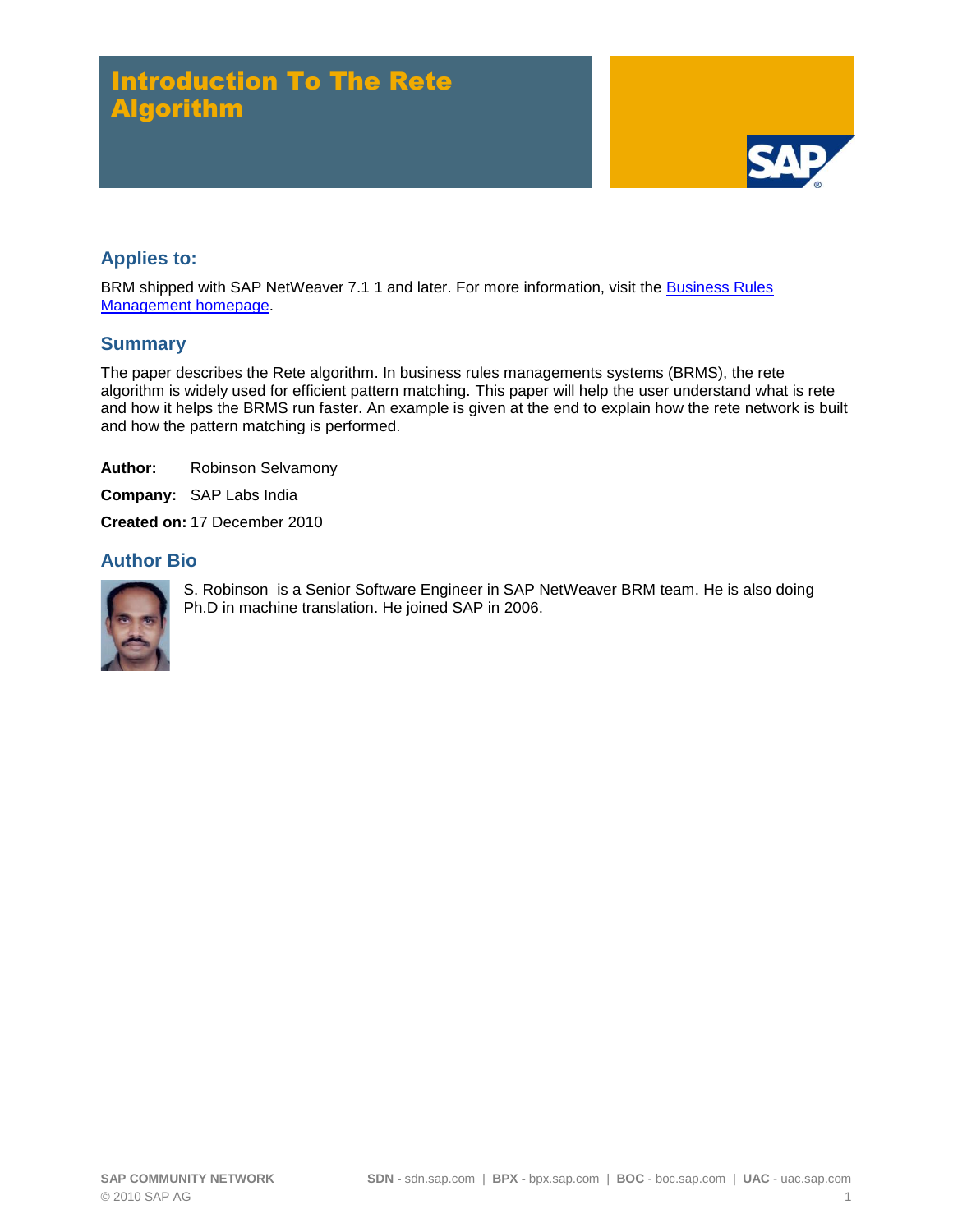# **Table of Contents**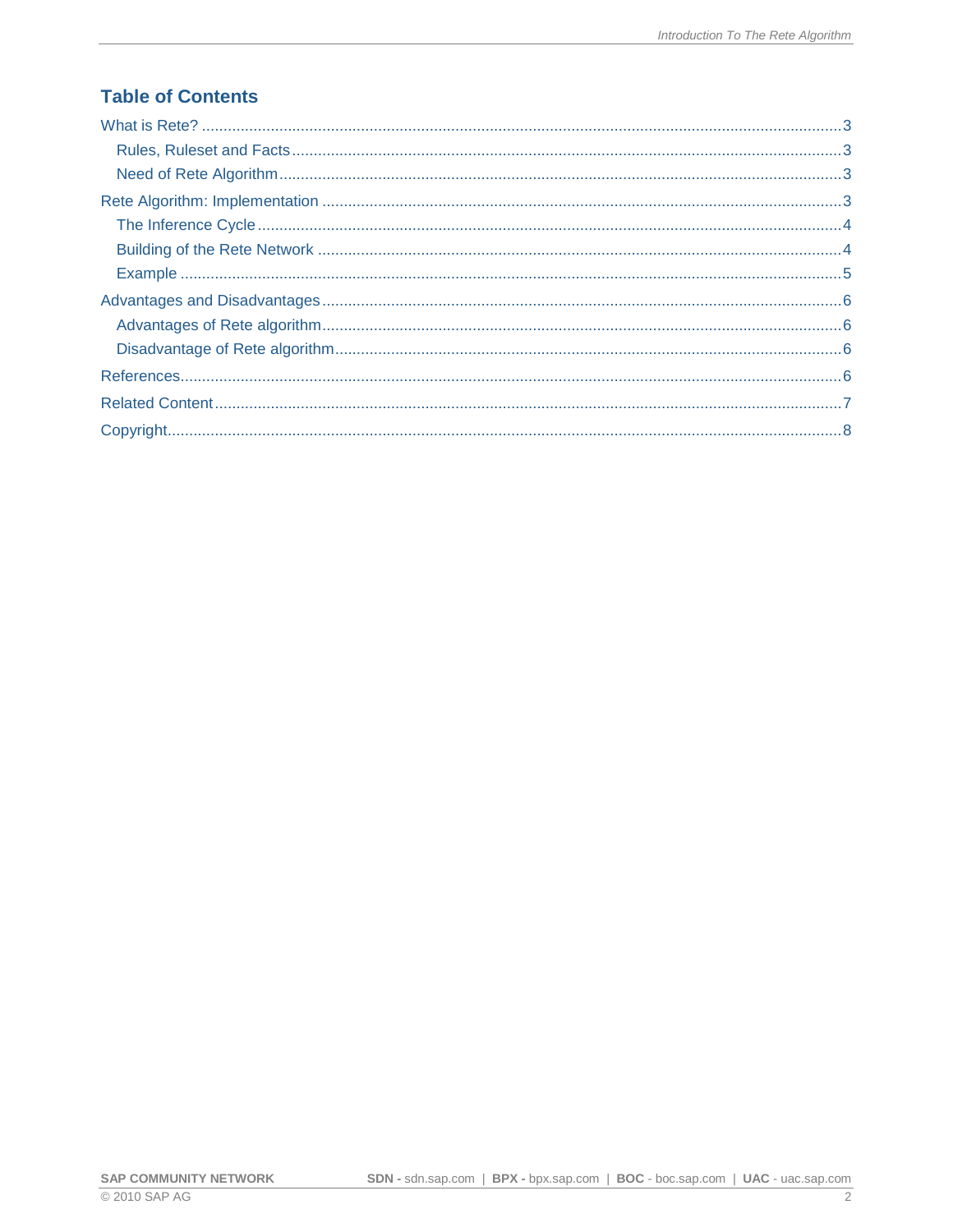### <span id="page-2-0"></span>**What is Rete?**

The **Rete algorithm** is a pattern matching algorithm designed by Dr Charles L. Forgy of Carnegie Mellon University. Rete is a Latin word which means *net* [1]. It is a very efficient algorithm for matching facts against the patterns in rules. Understanding of the Rete algorithm will make one easier to understand why writing rules one way is more efficient than writing them another way.

#### <span id="page-2-1"></span>**Rules, Ruleset and Facts**

A ruleset is nothing but a knowledge base consisting of one or more business rules (or simply rules). Every rule in the ruleset represents some knowledge. Rules are usually in the form of if-then. As if-then rules are suitable for rete algorithm they are called rete rules. Here is a simple rete rule

If age > 60 then assign status = "Senior Citizen"

Where *if*, *then* and *assign* are keywords. *If part* represents condition and *then part* represents action. There may be more than one condition and in that case the conditions should be joined by logical operators. *Then part* represents one or more actions. Clearly the above example rule means that if a person's age is more than 60 then he is a senior citizen. If we want to check whether a person is senior citizen or not we need a data that is the person's age and this data is called fact. As the number of unique variables or definitions increases, so does the number of facts. For example,

If age  $> 60$  and annual-income <12000 then assign monthly-bonus = 2000

To execute the above rule we need two data or facts: one for age and one for annual-income. For checking the bonus of two persons we need two pair of data, and so on. This is a simple case and in real life situations we may have thousands of facts where the rule should operate on. And we may have thousands of different rules as well.

#### <span id="page-2-2"></span>**Need of Rete Algorithm**

A complete rule-set should be given to the rule engine for further processing. The rule engine matches each rule (i.e. condition) in the ruleset with given facts to decide whether to fire (or execute) the rule or not. This is called pattern matching process and this process takes place repeatedly. In each cycle the list of facts may be modified: new facts may be added to the list or old facts may be removed from the list. These changes may cause previously unsatisfied patterns to be satisfied. Moreover during each cycle the set of rules satisfied must be maintained and updated. In most of the cases, actions of the rules change only a few facts in the list. This is called temporal redundancy. If a rule engine checks each rule to direct the search for all the facts even if most of them are not modified then it will slow down the process. This unnecessary computation can be avoided by remembering what has already matched from cycle to cycle and then computing only the changes necessary for the newly added or removed facts. Rete algorithm does this work perfectly.

### <span id="page-2-3"></span>**Rete Algorithm: Implementation**

The Rete algorithm is implemented by building a network of nodes. It is designed in such a way that it saves the state of the matching process from cycle to cycle and re-computes changes only for the modified facts. The state of the matching process is updated only as facts are added and removed. If the facts added or removed are less in number then the matching process will be faster.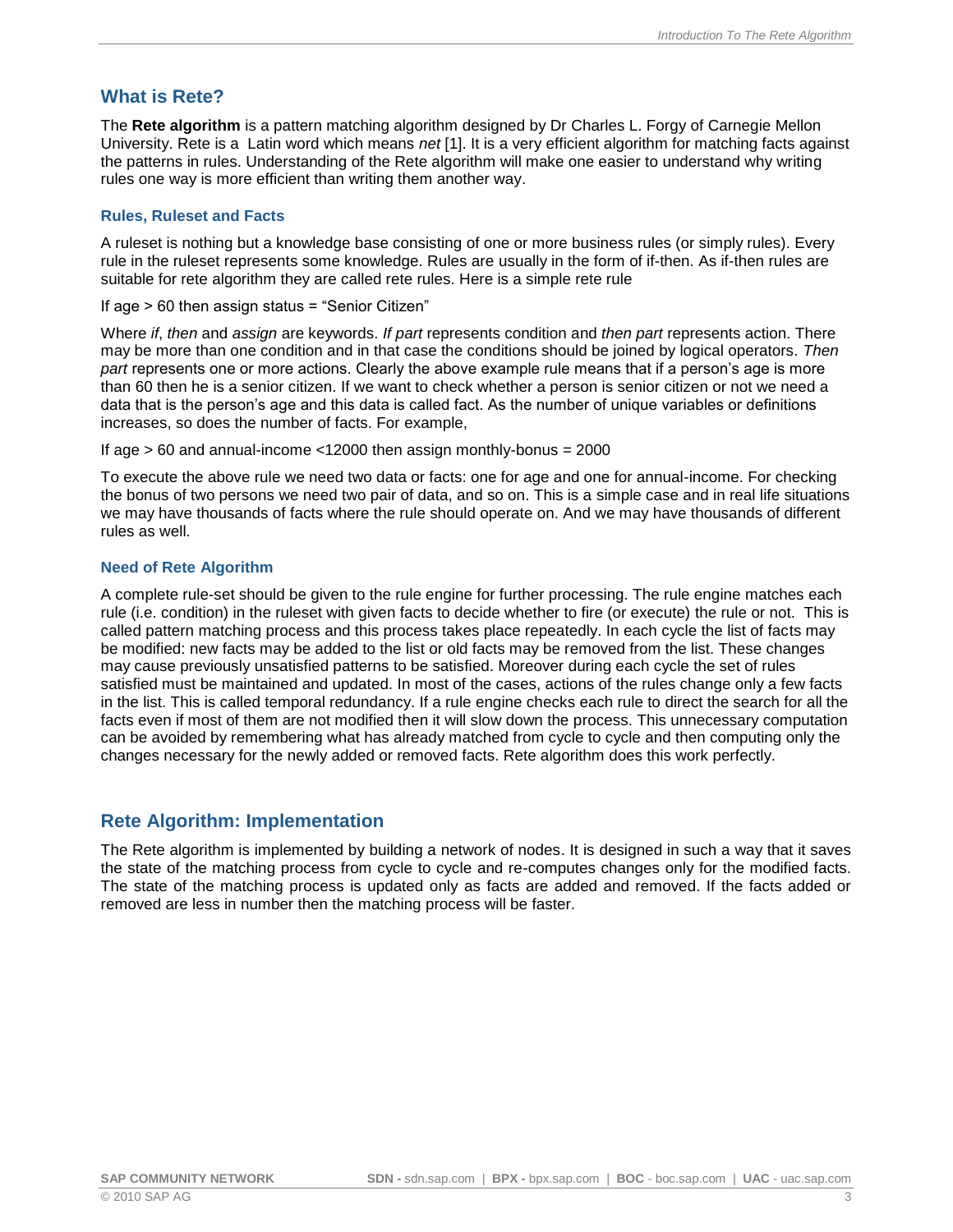#### <span id="page-3-0"></span>**The Inference Cycle**

Each rule has an inference cycle consisting of three phases: match, select and execute. In matching phase, the conditions of the rules are matched against the facts to determine which rules are to be executed. The rules whose conditions are met are stored in a list called agenda for firing. From the list of rules, one of the rules is selected to execute or fire. The selections strategy may depend on priority, recency of usage, specificity of the rule, or on other criteria. The rule selected from the list is executed by carrying out the actions in the right hand side of the rule. The action may be an assertion, executing a user defined or built-in function or executing a decision table, or otherwise. Note that the decision table engine is used to execute decision tables.



#### Figure1. Pattern matching: Rules and Facts

#### <span id="page-3-1"></span>**Building of the Rete Network**

The Rete network is a direct acyclic graph consists of nodes representing patterns in the conditions of the rules. The nodes behave like filters, testing the incoming tokens, and sending only those that pass the test. The rete network consists of two parts: alpha network and beta network. Alpha network consists of nodes known as alpha nodes. Each alpha node has one input that defines intra-elements. Beta network consists of beta nodes where each node takes two inputs to define inter-element conditions.

The Rete network starts with the root node called *Rete Node*. Kind nodes follow the root node. There should be a kind node for each fact type. Alpha nodes are then created for each pattern and connected to the corresponding kind node. A condition, for example, *a>b or b>c* has two patterns, so two alpha nodes will be created: one for *a>b* and one for *b>c*. Each alpha node is associated with a memory known as alpha memory. It is used to remember the facts matched. Alpha nodes are then joined by beta nodes. Beta node accepts only two inputs. So if there are three alpha nodes then first two nodes will be joined by one beta node. Thereafter the output of this beta node and the third alpha node will be joined by another beta node. This way beta nodes support partial matching. Each beta node has a memory to store joined patterns.

Assertion of each fact creates a token. Initially the tokens enter the root node. The network then splits a branch for each token type. Each kind node gets a copy of the token and performs SELECT operation to select tokens of its kind. The kind node delivers a copy of the token node it receives to the alpha nodes. On receiving the token, the alpha nodes do a PROJECT operation and extract components from the token that match with the variables of the pattern. That is alpha node, basically, evaluates the conditions. Beta node then determines the possible cross product for a rule. Finally actions in the rule will be executed.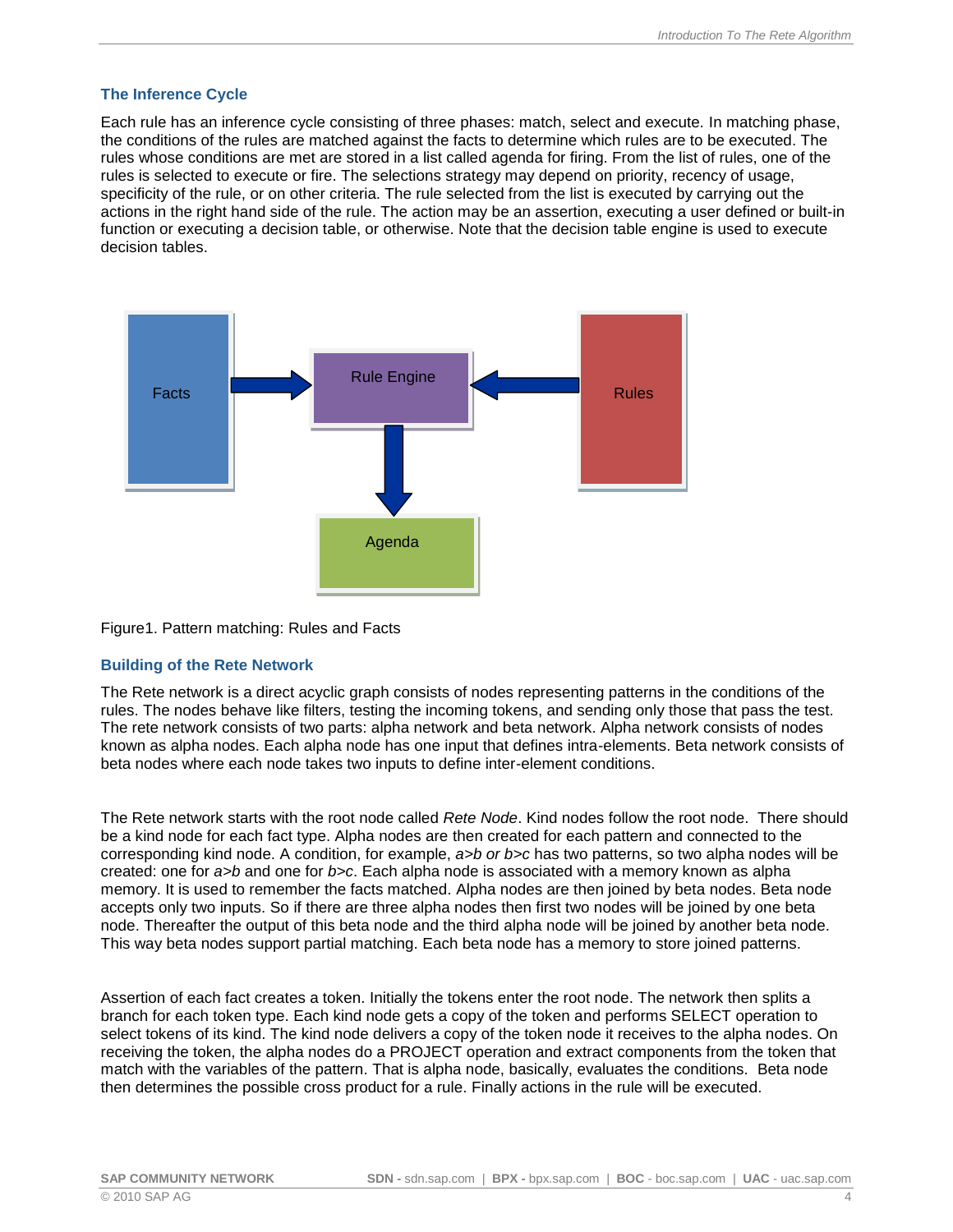#### <span id="page-4-0"></span>**Example**

Suppose we have a rule,

If age $>60$  or age $< 5$  or income $< 36000$  then concession =  $50/100$ .

Assume that age is java variable and income is xml variable. The following rete network can be created to represent this rule.



Figure 2. A simple Rete network for a single rule

In the above rete network, there are two kind nodes as there are two types of facts: java and xml. Kind 1 node represents java type and kind 2 node represents xml type. As there are three patterns: age>5, age>60 and income<36000 three alpha nodes will be created. Alpha 1 and alpha 2 representing the first two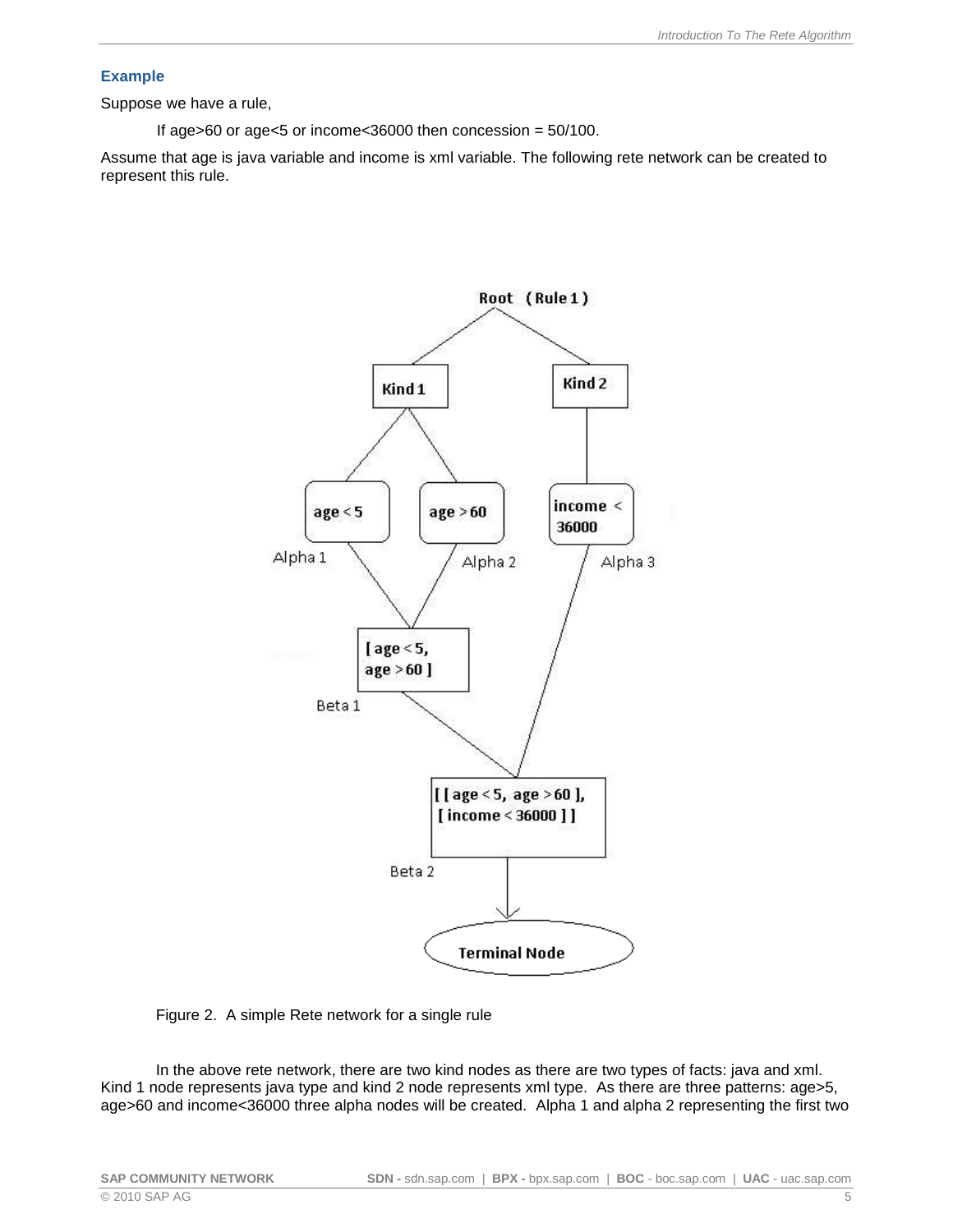patterns are connected to kind1 and an alpha 3 representing the third pattern is connected to kind2. Now first two alpha nodes are joined by beta 1. The third alpha node and beta 1 joined by beta 2.

When a value for age enters the root a token will be created. Copies of this token will be passed to kind nodes. Kind1 will accept it as the fact type is java. This token will be passed onto alpha1 and alpha 2. If the value satisfies the constraint then the token will be passed onto beta 1 and then to beta 2. In the mean time value of income enters the root and then accepted by kind 2. Alpha 3 receive it and checks if the value satisfies the constraint, income < 36000. If yes then it allows the token passing onto beta 2. If the fact, that is the values, match with the condition in the beta 2 then the rule will be added to a list for firing.

### <span id="page-5-0"></span>**Advantages and Disadvantages**

#### <span id="page-5-1"></span>**Advantages of Rete algorithm**

The main advantage of Rete algorithm is speed as it takes the advantage of structural similarity in rules. Many rules often contain similar patterns or group of patterns. Rete algorithm pools the common components so that they need not be computed again.

#### <span id="page-5-2"></span>**Disadvantage of Rete algorithm**

The main drawback of Rete pattern matching algorithm is that it is memory intensive. Saving the state of the system using pattern matches and partial matches considerable amount of memory. The space complexity of Rete is of the order of O(RFP), where R is the number of rules, F is the number of asserted facts, and P is the average number of patterns per rule.

Poorly written rules run slowly. Moreover if the all the facts were to be compared against all the patterns then also the speed cannot be achieved. But this is only the worst case.

### <span id="page-5-3"></span>**References**

1**.** http://en.wikipedia.org/wiki/Rete\_algorithm

- 2. Patrick Henry Winston, Artificial Intelligence, Third Edition, Pearson Education.
- 3. Dan W. Patterson, Introduction to Artificial Intelligence And Expert Systems, PHI.
- 4. Stuart Russel & Peter Norvig, Artifcial Intelligence- A Modern Approach, PHI.

5. Neil Madden, Optimizing Rete for Low-Memory, Multi-Agent Systems, In Proceedings of Game, 2003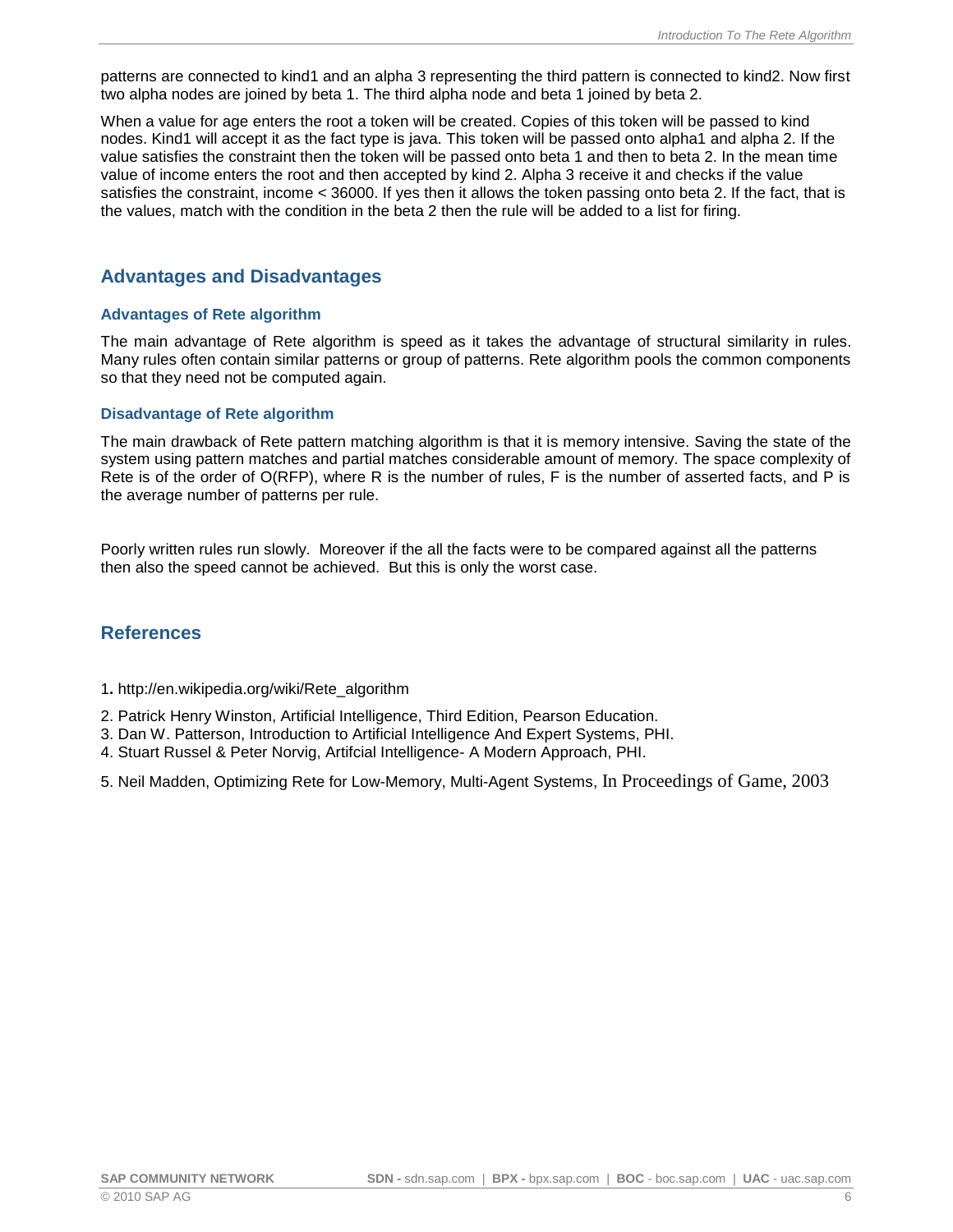### <span id="page-6-0"></span>**Related Content**

[Business Rules Management With SAP](http://www.sdn.sap.com/irj/scn/index?rid=/library/uuid/50a961f8-8dd7-2d10-8f9b-f20285870733)

[Getting Started with Business Rules Management](http://www.sdn.sap.com/irj/sdn/go/portal/prtroot/docs/library/uuid/70c669d8-3ac2-2a10-0e96-c7c3786168f0)

[Modeling Rules with Rules Composer](http://help.sap.com/saphelp_nwce72/helpdata/en/81/097529e0e545e58bb2d7a34e4d0a2a/frameset.htm)

[Five Reasons to Build Agile Systems Using Business Rules Management Functionality](http://www.sdn.sap.com/irj/scn/index?rid=/library/uuid/504486eb-43c2-2a10-f5a7-e84ef3fd45be)

For more information, visit the **Business Rules Management homepage**.